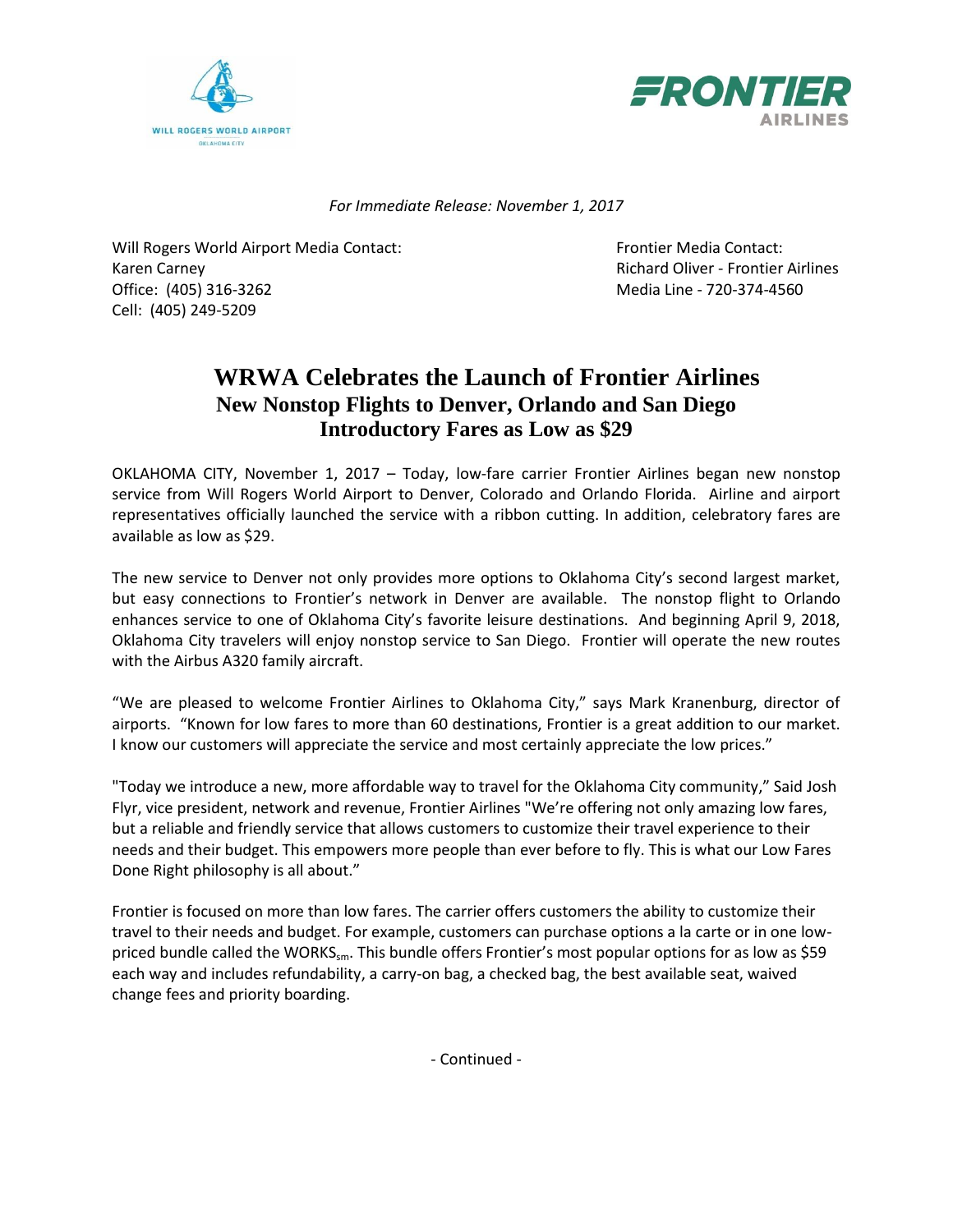



Flight schedules are as follows:

### O**klahoma City to Denver (Daily) Denver to Oklahoma City (Daily)**

|          | <b>Departs</b>    | Arrives   |  |
|----------|-------------------|-----------|--|
| M-W-F-Sa | 9:20am<br>10:39am |           |  |
| T-Th-Su  | $6:25$ pm         | $7:13$ pm |  |

|          | <b>Departs</b>     | Arrives            |  |
|----------|--------------------|--------------------|--|
| M-W-F-Sa | 2:10 <sub>pm</sub> | 6:00 <sub>pm</sub> |  |

|          | eparts         | Arrives |  |
|----------|----------------|---------|--|
| M-W-F-Sa | 5am<br>- 911 - | am      |  |

The flights are open for sale through [flyfrontier.com.](https://www.flyfrontier.com/)

|          | <b>Departs</b>     | Arrives            |  |
|----------|--------------------|--------------------|--|
| M-W-F-Sa | 10:45am            | 1:18 <sub>pm</sub> |  |
| T-Th-Su  | 3:00 <sub>pm</sub> | 5:32 <sub>pm</sub> |  |

### O**klahoma City to Orlando (4x weekly) Orlando to Oklahoma City (4x weekly)**

|                    | <b>Departs</b> | Arrives |  |
|--------------------|----------------|---------|--|
| M-W-F-Sa<br>7.00am |                | )Nam    |  |

 O**klahoma City to San Diego begins 4/9/18 San Diego to Oklahoma City begins 4-9-18 (4x weekly) (4x weekly)**

|           | <b>Departs</b> | Arrives |  |
|-----------|----------------|---------|--|
| $7.14$ am |                | am      |  |
| M-W-F-Sa  |                | 1 ⋅ ⊏   |  |

###

### **About Will Rogers World Airport:**

Will Rogers World Airport is the city's commercial airport and accommodates over 3.8 million travelers each year. The airport serves 23 nonstop airports with an average of 65 daily departures. Will Rogers World Airport is owned by the City of Oklahoma City. The Oklahoma City Airport Trust overseesthe management and operation of the airport.

### **About Frontier Airlines:**

Frontier Airlines is committed to offering 'Low Fares Done Right' to more than 60 destinations in the United States, Dominican Republic and Mexico on nearly 300 daily flights. Headquartered in Denver, Frontier's hard-working aviation professionals pride themselves in delivering the company's signature Rocky Mountain hospitality to customers. Frontier Airlines is the proud recipient of the Federal Aviation Administration's 2015 Diamond Award for maintenance excellence and was recently named the industry's most fuel-efficient airline by The International Council on Clean Transportation (ICCT) as a result of superior technology and operational efficiencies.

### **Oct. 24, 2017 – Nov. 3, 2017 New Market Introductory Fares Final Travel Mar. 3, 2018 (OKC)**

Fares must be purchased by 11:59 pm Eastern time on Nov. 3, 2017, for nonstop travel through Mar. 7, 2018. Travel is valid Tue. and Wed. The following blackout dates apply Nov. 21-22, 28-29, 2017, and Dec. 19, 2017 – Jan. 3, 2018. Fares are one way and do not require roundtrip purchase.

Discount Den fares are only available at FlyFrontier.com to members of Discount Den. Fare(s) shown includes all transportation fees, surcharges and taxes, and are subject to change without notice. Seats are limited at these fares and certain flights and/or days of travel may be unavailable.

Depending on the fare type purchased, nonrefundable tickets may be transferred for a fee of up to \$75, or reissued for alternate flights for a fee of up to \$99, as well as a possible fare increase. The name change fee and itinerary change fee are not exclusive of each other. Previously purchased tickets may not be exchanged for these